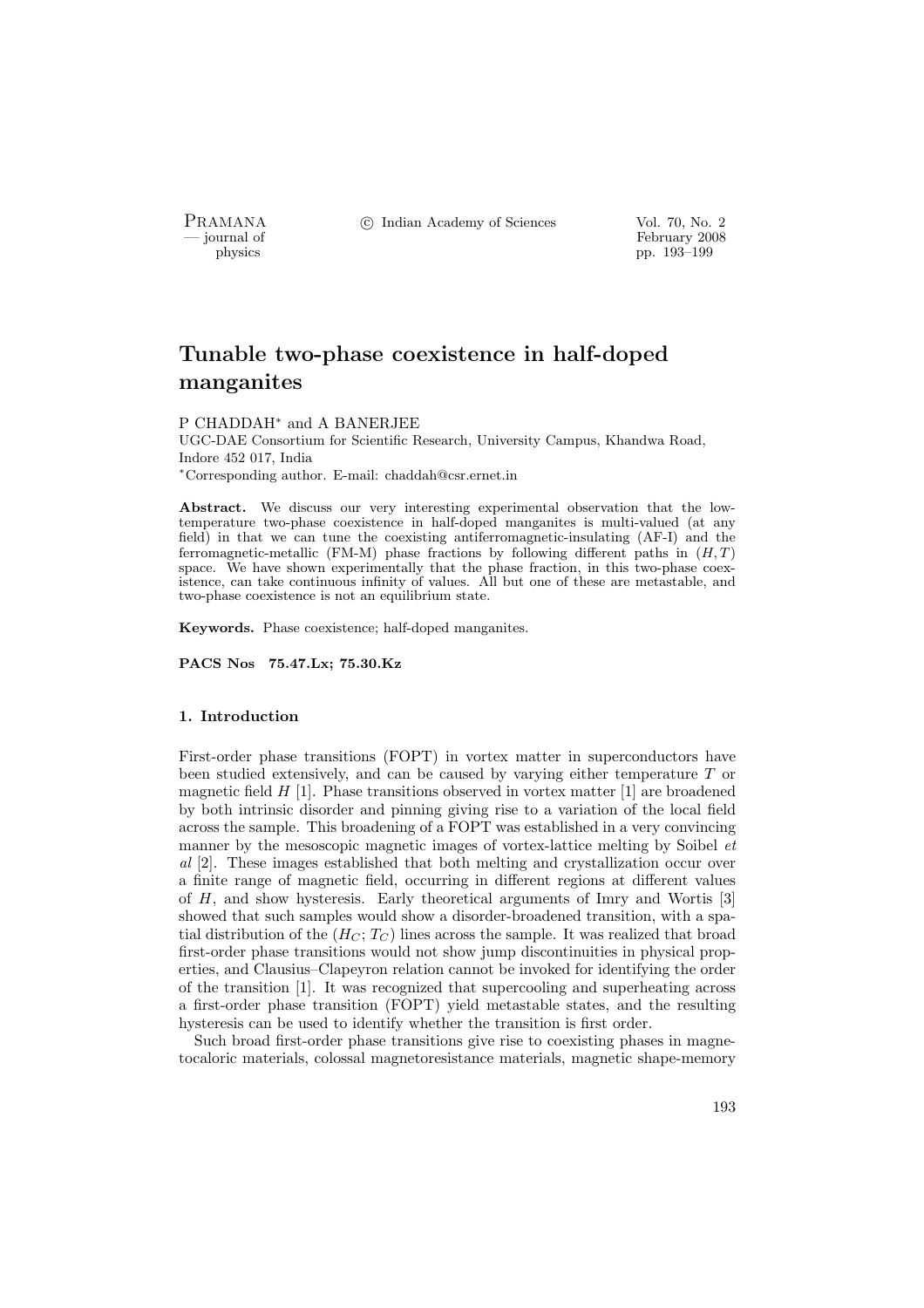## P Chaddah and A Banerjee

alloys etc. and are also believed to be the cause for the functional properties of these materials. Many of these functional magnetic materials are multi-component systems whose properties become more interesting under substitution. Such substitutions are an intrinsic source of frozen disorder, and thus the transition being broad is intrinsic to the functional materials. The broadening of the FOPT was established in a very convincing manner by the mesoscopic magnetic images of the ferromagnetic (FM) to antiferromagnetic (AFM) transition in doped-CeFe<sub>2</sub> by Roy et al [4]. These images again established that both forward and back transitions occur over a finite range of magnetic field (or of temperature), occurring in different regions at different values of  $H$  (or of  $T$ ), and show hysteresis. The broadening of the transition was invoked, by Manekar *et al* [5], to broaden the supercooling and superheating spinodal lines in  $(H, T)$  space, into spinodal bands. But kinetic hysteresis is also seen when molecules in amorphous solids exhibit arrested kinetics, and equilibrium in this 'glassy' or kinetically arrested state cannot be reached over experimental time-scales. Manekar et al [5] had investigated an interplay between kinetic arrest and supercooling in the context of phase coexistence across FOPTs. They used this interplay to explain earlier published data on some half-doped manganites, and tested their ideas through detailed measurements on doped-CeFe<sub>2</sub>. Our recent work on half-doped manganites builds on those ideas to explain our data showing continuously tunable phase coexistence of FM and AFM states.

Macroscopic hysteresis across transitions is often used to assert their first-order nature, and this has also been done in the case of half-doped manganites [6]. Kuwahara et al [7] and Tokura et al [8] used hysteresis in isothermal measurements of magnetization  $(M)$  vs. H, and of resistance  $(R)$  vs. H, to establish that the FM-to-AFM transition is an FOPT. As expected for such multi-component systems with their intrinsic disorder, even these studies on single crystal samples of  $Nd_{0.5}Sr_{0.5}MnO_3$  showed a broad transition. The mid-points of the observed hysteretic transitions were plotted, and while the AFM-to-FM transition in increasing  $H$  was monotonic as a function of  $T$ , the FM-to-AFM transition in decreasing H was non-monotonic. We can easily argue that if the decreasing  $H$  transition from FM-to-AFM is taken as occurring at the supercooling spinodal, then this non-monotonicity is counter-intuitive. This is because the free-energy barrier separating the minima corresponding to the AFM and the FM states vanishes as T is lowered, in constant  $H$ , to reach the supercooling spinodal (see figure 1). This barrier cannot suddenly reappear as  $T$  is monotonically lowered, which is what is required if the decreasing  $H$  transition from FM-to-AFM is to be taken as occurring at the supercooling spinodal.

#### 2. Kinetic arrest

Manekar *et al* [5] had found in their isothermal  $M-H$  and  $R-H$  measurements on doped-CeFe<sup>2</sup> that the virgin curve anomalously falls outside the envelope hysteresis curve at low temperature. They attributed this to a glass-like arrest of the kinetics of the FM-AFM transition as  $T$  is lowered. This was a new concept, beyond those discussed in vortex-matter transitions, where a transition from one crystalline phase to another was 'frozen in time'. Manekar et al [5] made detailed tests of this idea

194 Pramana – J. Phys., Vol. 70, No. 2, February 2008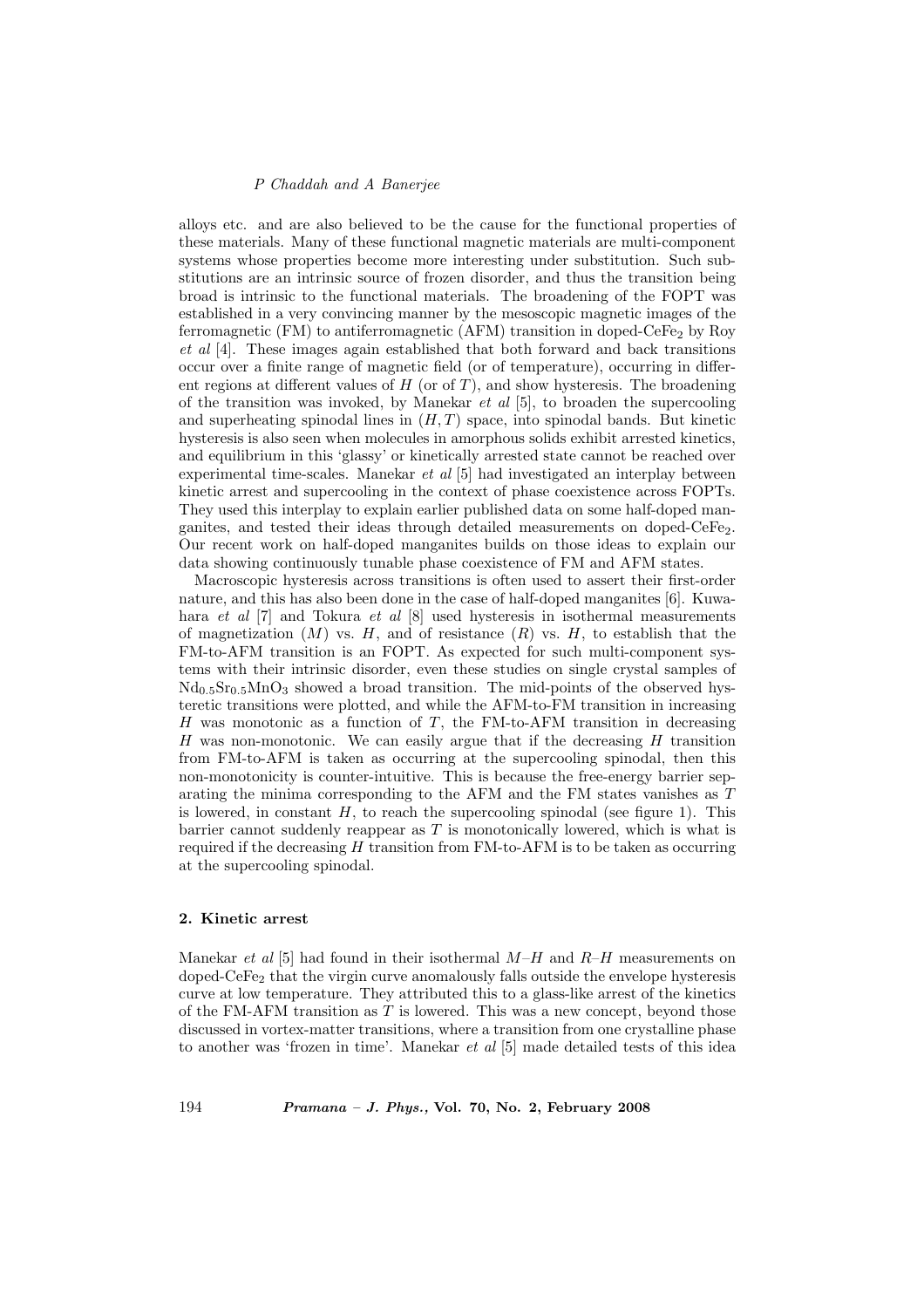## Tunable two-phase coexistence in half-doped manganites

on measurements on doped-CeFe<sub>2</sub>, and noted that the results of Kuwahara *et al* [7] and Tokura et al [8] could be explained. Measurements to make detailed tests have only been done recently on polycrystalline samples of  $Nd<sub>0.5</sub>Sr<sub>0.5</sub>MnO<sub>3</sub>$  [9]. During these recent studies, the disorder-induced broadening of the 'kinetic arrest' line into a band was explored. Significantly, a detailed study on doped- $CeFe<sub>2</sub>$  and a singlecrystal manganite sample established that if a region has deeper supercooling then that region has its kinetics arrested at higher temperature [10]. We shall not go further into this remarkable result, which is expected to have implications for the broad field of glass formation.

This talk concentrates on the coexistence of AFM-insulating (AF-I) and FMmetallic (FM-M) phases. These two contrasting long-range magnetic orders are, as outlined above, accepted as connected through a FOPT. These dissimilar phases coexist over a range of control variables like  $H$  and  $T$ . This observation, by itself, is explainable as a consequence of a disorder-broadened FOPT [11]. However, inhomogeneous phase coexistence has been observed to persist to the lowest temperature in many materials like doped-CeFe<sub>2</sub>,  $Gd_5Ge_4$  and half-doped manganites. We subscribe to the explanation of ref. [5] that this is arising out of an interplay of a disorder-broadened supercooling band with a disorder-broadened kinetic-arrest band. In this explanation, coexisting phases result because glass-like arrest of dynamics triumphs over thermodynamics. Coexisting phases at lowest temperatures, where hysteresis is not seen on cycling temperature, are not equilibrium states. The observations in half-doped manganites have been variously interpreted as due to a complex equilibrium phase. To settle the question whether coexisting phases in half-doped manganites are or are not equilibrium states, we have studied a number of half-doped manganites by following novel paths in  $({\cal H}, T)$  space.

Our basic postulate is that below a certain temperature  $T_K(H)$  the kinetics of the FM-AFM transformation is hindered and arrested just like in a quenched metallic glass. We would depict this as a  $(H_K, T_K)$  line in the two control-variable  $(H, T)$ space, which we broaden into a band with the same argument used to replace the other thermodynamic transition lines by a band (see figure 2).

At temperatures below the  $(H_K, T_K)$  band, the freezing-in occurs throughout the sample; within the band it occurs in some regions of the sample. If we cool the sample in a field below  $H_1$ , then the supercooling spinodal is crossed before the  $(H_K, T_K)$  band is encountered, and the high-T FM-M phase is fully converted to the low-T AF-I phase. If the sample is cooled in a field above  $H_2$ , then the  $(H_K, T_K)$  band lies above the  $(H^*, T^*)$  band, and the sample is kinetically arrested in the FM-M phase, and the low- $T$  state again shows no phase coexistence. If the sample is cooled in a field lying between  $H_1$  and  $H_2$ , then some fraction of the FM-M phase will transform to the AF-I phase as  $T$  is lowered, whereas the remaining will be arrested in the FM-M phase. The field in which the sample is cooled thus dictates the ratio of equilibrium AFM-I and arrested FM-M fractions at low-T.

Since the transformation process is fully arrested at T below the  $(H_K, T_K)$  band, we can reach any desired value of  $H$  at low-T without changing the fraction of the two coexisting phases. Thus, to have any desired (say  $x$ ) fraction of AF-I phase at low-T, we cool the sample to the lowest  $T$  in the corresponding  $H$ , and then vary  $H$  isothermally. We can continuously tune the phase fraction  $x$  from 0 to 1 by changing the cooling field from  $H_1$  to  $H_2$ .

 $Pramana - J. Phys., Vol. 70, No. 2, February 2008  $195$$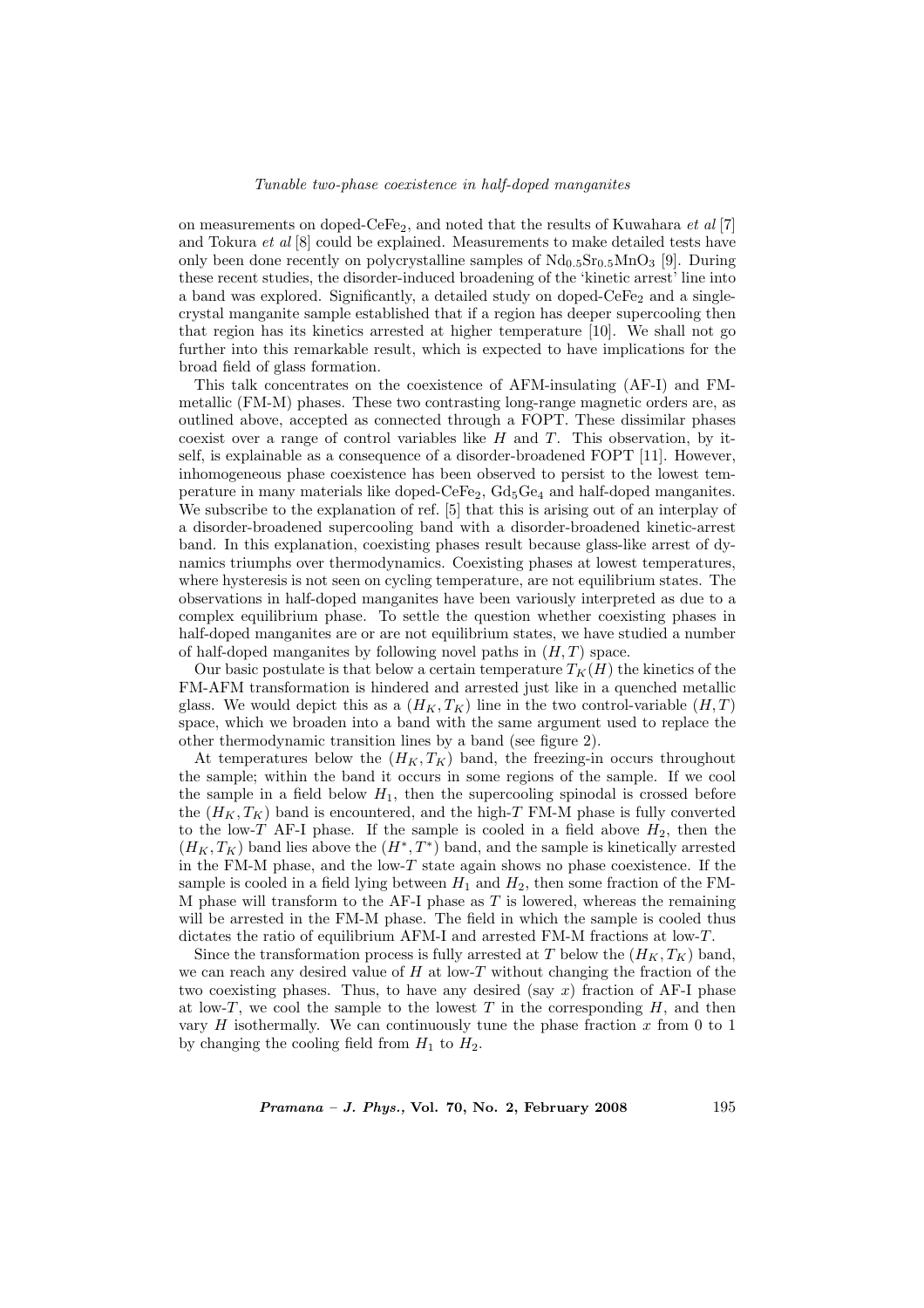## P Chaddah and A Banerjee



Figure 1. This schematic shows that the minimum corresponding to the FM-M phase becomes shallow as T is lowered below  $T<sub>C</sub>$  in constant field, but would have to again become deep if the supercooling spinodal is nonmonotonic. This is counter-intuitive.



**Figure 2.** Schematic  $H-T$  diagram for the case having AF-I ground state. This depicts that the FOPT from FM-M state by crossing the supercooling  $(H^*,T^*)$  band is hindered by the presence of kinetic arrest  $(H_K, T_K)$  band. Cooling in fields between  $H_2$  and  $H_1$  gives rise to different amounts of coexisting phase fractions (see ref. [12]).

## 3. Observation of tunable two-phase coexistence

The data are shown in figure 3 for a half-doped manganite where both magnetization and electrical conductivity are measured for same values of measuring temperature and measuring field. Different cooling fields are used, and the field is changed isothermally to the measuring field of 40 kOe at 5 K. The signatures of  $H_1$  and

196 Pramana – J. Phys., Vol. 70, No. 2, February 2008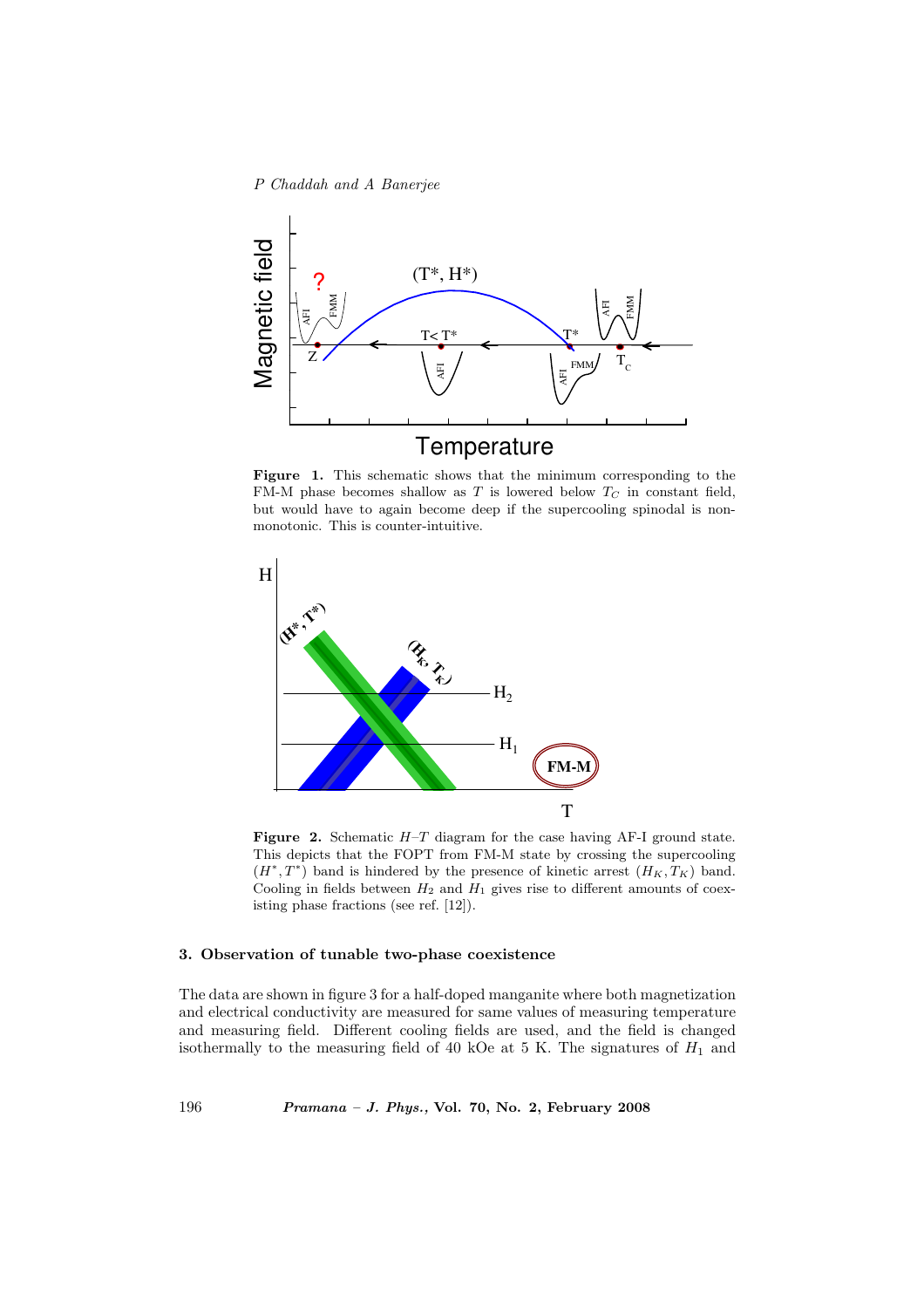Tunable two-phase coexistence in half-doped manganites



**Figure 3.** Tunable phase fraction for  $Pr_{0.5}Sr_{0.5}MnO_3$ . (a) The sample is cooled each time from 320 K to 5 K in different cooling fields, and then the magnetization is measured after the field is isothermally changed to 40 kOe (measuring field). (b)  $Pr_{0.5}Sr_{0.5}MnO_3$  sample is cooled similar to (a) and the electrical conductivity is measured in 40 kOe at 5 K (see ref. [12]).



Figure 4. After cooling  $Pr_{0.5}Sr_{0.5}MnO_3$  from 320 K to 5 K in 10, 20 and 30 kOe the field is isothermally changed to 20 kOe at 5 K and the magnetization is measured while warming. The magnetization for higher cooling field of 30 kOe shows two sharp changes but the magnetization for the lower cooling field of 10 kOe shows one sharp change only (see ref. [12]).

 $H_2$  are clearly seen in both magnetization and electrical conductivity data. We must mention here that the arguments of the previous section go through if the high- $T$  phase is AF-I and the low- $T$  phase is FM-M. A detailed discussion on this, along with data corresponding to that shown in figure 3, can be found in our recent paper [12].

We have established in these studies  $[12,13]$  that the low-T fraction of the two coexisting phases can be continuously controlled, over the entire range from 0 to

Pramana – J. Phys., Vol. 70, No. 2, February 2008 197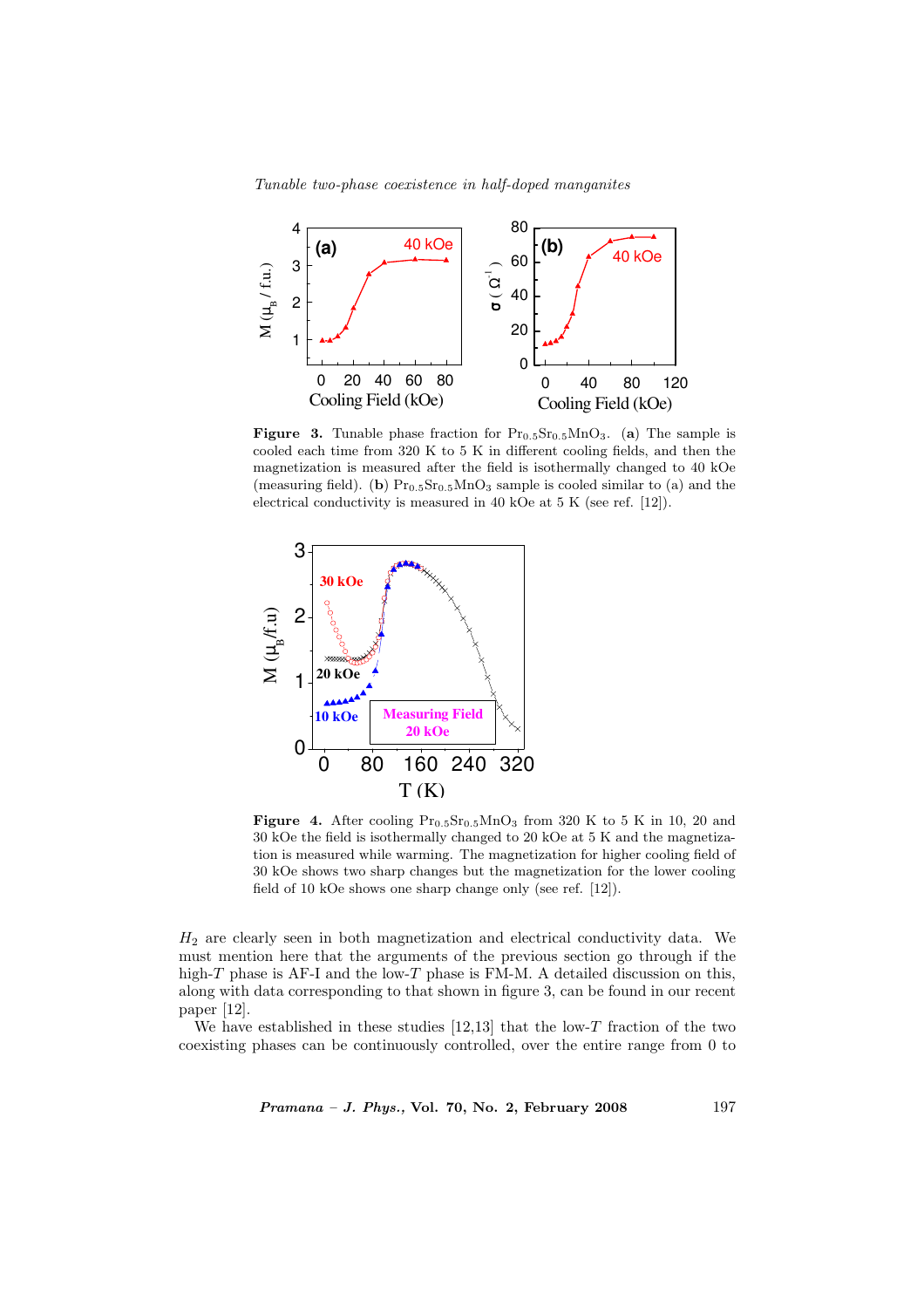P Chaddah and A Banerjee



Figure 5. This schematic indicates how the relative positions of the  $(H^*,T^*)$ band and the  $(H_K, T_K)$  band affect experimental observations. We note that coexisting phases are frozen if field-cooling is done with  $H_1 < H < H_2$  (see ref. [12]). This implies that cooling in zero-field will yield coexisting phases in case (c).

1, for various measuring fields. This ability to tune the coexisting phase fractions by following novel paths in  $(H, T)$  space is the second significant result of this talk, and is likely to have important ramifications for theories of half-doped manganites. We should note here that similar tunable coexisting phase fractions occur in doped- $CeFe<sub>2</sub>$ ,  $Gd<sub>5</sub>Ge<sub>4</sub>$  and probably in other materials.

As a failure-test on this idea that two-phase coexistence is due to kinetic arrest, we create different phase fractions at, say, 20 kOe and 5 K. If the cooling field is more than 20 kOe, then our analysis [10] predicts that some of the arrested FM-M fraction will de-arrest on warming; no such de-arrest will be seen if the cooling field is less than the measuring field of 20 kOe. As reported in ref. [12], this was observed in our measurements. If the high- $T$  phase is AF-I and the low- $T$  phase is FM-M, then de-arrest will be observed if the cooling field is less than the measuring field. It will not be observed if the cooling field is more than the measuring field. Detailed data in confirmation of this failure-test [12,13] are shown in figure 4.

## 4. Discussion

We have discussed here our very interesting experimental observation that twophase coexistence in half-doped manganites is multi-valued (at any field) in that

198 Pramana – J. Phys., Vol. 70, No. 2, February 2008